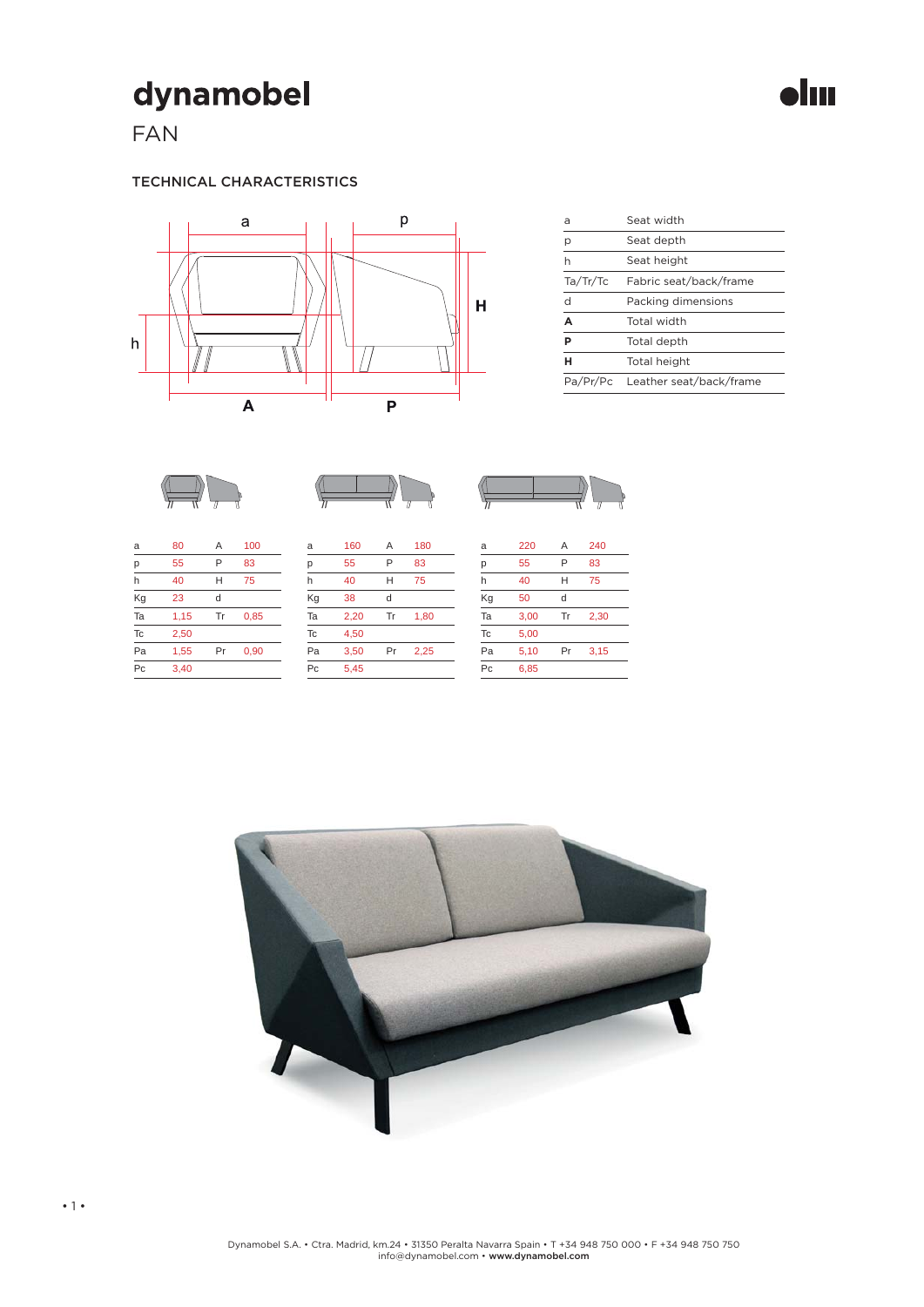## dynamobel

## FAN

### DESCRIPTION

### FRAME

Wooden frame made of reinforced Scots pine wood. Exterior surfaces in 3-mm thick hardboard covered with 60-kg/m<sup>3</sup> foam. Fabric cover to order. High-quality elastic webbing suspension.

Metal legs made of 50x10-mm bars, painted black.

#### SEAT PADDING

Seat padding made of AL35 foam reinforced with 60-kg/m<sup>3</sup> foam and covered with 150-g/m<sup>2</sup> wadding. Fabric cover to order. Removable, with zip.

#### BACK PADDING

Back padding made of ZMB25 foam reinforced with 60-kg/m<sup>3</sup> foam and covered with 150-g/m<sup>2</sup> wadding. Fabric cover to order. Removable, with zip.



1 seater 2-seater



3-seater